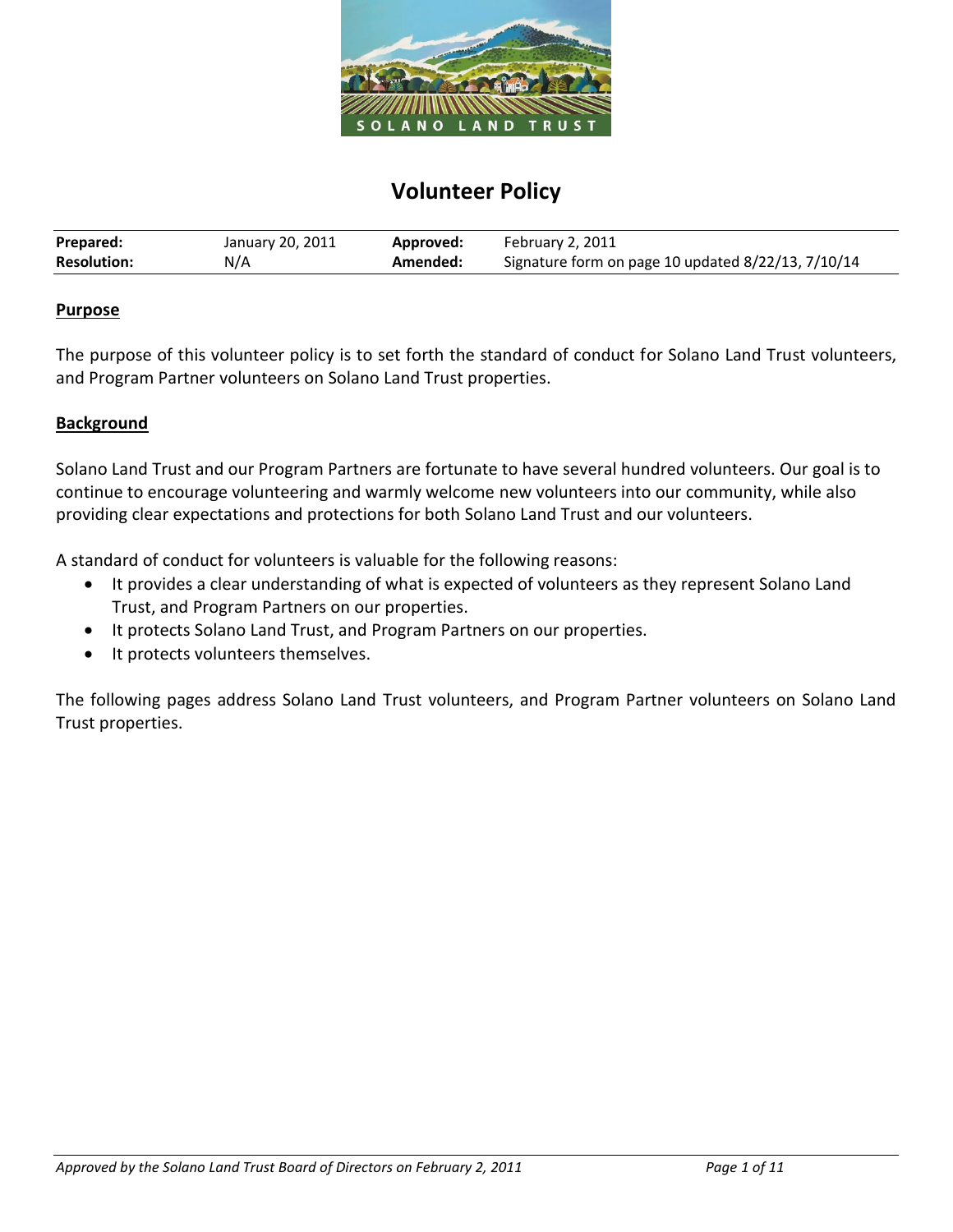Dear Prospective Volunteer,

Welcome! Thank you for your interest in volunteering for Solano Land Trust, or a Program Partner on Solano Land Trust properties.

Solano Land Trust is a registered 501(c)(3) nonprofit organization whose mission is the preservation of agricultural lands, open space, and resources through the acquisition of land and conservation easements, education, and land management. Since our founding in 1986, we've permanently protected over 20,000 acres of land for the current and future residents of Solano County. Our four major properties are Jepson Prairie, the King-Swett Ranches, Lynch Canyon, and Rush Ranch. Program Partners actively share programs with us on our properties.

Volunteers are vital to the work of Solano Land Trust and our Program Partners. We hope you find your volunteer experience with us to be engaging and rewarding.

As a Solano Land Trust volunteer or Program Partner volunteer on our properties, you are a Solano Land Trust ambassador. You represent our organization. With this representation comes responsibility. Solano Land Trust and our Program Partners rely upon a close and cooperative relationship among volunteers, employees, the Board of Directors, landowners, donors, other nonprofits, government agencies, business partners, community groups, and the public.

The Volunteer Policy on the following pages sets forth the standard of conduct for Solano Land Trust and Program Partner volunteers. It explains the responsibilities expected of you as a volunteer, and the protections you have as a volunteer. It is intended as a guide. I will be happy to answer any questions you may have.

Sincerely,

Wiede Syrd

Nicole Byrd Executive Director Solano Land Trust 707-432-0150, ext. 210 | 707-330-1275 (cell) nicole@solanolandtrust.org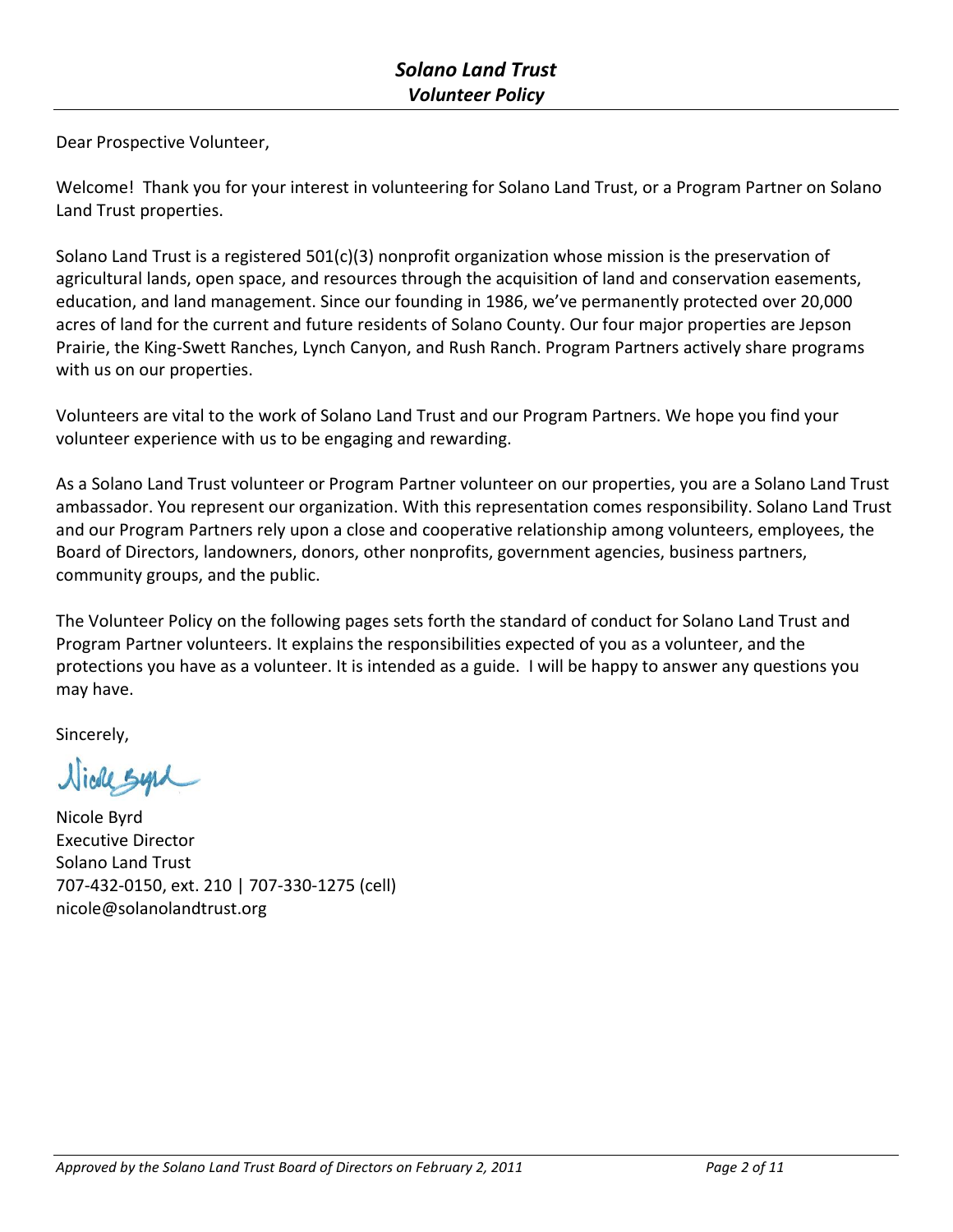## **Policy Description**

## **Table of Contents**

- I. Statement of At-Will Volunteer Status
- II. Code of Conduct
- III. Public Contact
- IV. Housekeeping
- V. Safety
- VI. Confidentiality and Proprietary Materials
- VII. Unlawful Harassment
- VIII. Violence in the Workplace
- IX. Drug and Alcohol Abuse
- X. Access to Solano Land Trust Properties and Use of Equipment
- XI. Whistleblower Policy
- XII. Signature Agreeing to Solano Land Trust Volunteer Policy
- XIII. Signature Agreeing to Solano Land Trust Waiver

## **I. Statement of At-Will Volunteer Status**

All volunteering for Solano Land Trust or Program Partners is at-will. At-will volunteering means Solano Land Trust or Program Partners may dismiss a volunteer at any time, with or without cause; likewise a volunteer may stop volunteering at any time, with or without cause. You could also be dismissed if your actions are detrimental to Solano Land Trust, its Program Partners, other volunteers, visitors, property, soil, water, plants, or animals.

## **II. Code of Conduct**

As a Solano Land Trust volunteer or Program Partner volunteer on our properties, you are a Solano Land Trust ambassador. You represent our organization. With this representation comes responsibility. Solano Land Trust requires all volunteers to observe high standards of business and personal ethics in the conduct of their duties and responsibilities. As volunteer representatives of Solano Land Trust, you must practice honesty and integrity in fulfilling your responsibilities and comply with all applicable laws and regulations.

## **III. Public Contact**

Volunteers may be approached for interviews or comments by the public (including donors, agency representatives and others) and/or the news media. Volunteers are requested to seek guidance from their Solano Land Trust supervisor or the Solano Land Trust Executive Director before commenting on Solano Land Trust policy or operations. If a volunteer makes a public comment about any Solano Land Trust-related matter, the volunteer shall speak as an individual and shall not represent that they speak for Solano Land Trust, unless the Solano Land Trust Executive Director has explicitly authorized the volunteer to speak on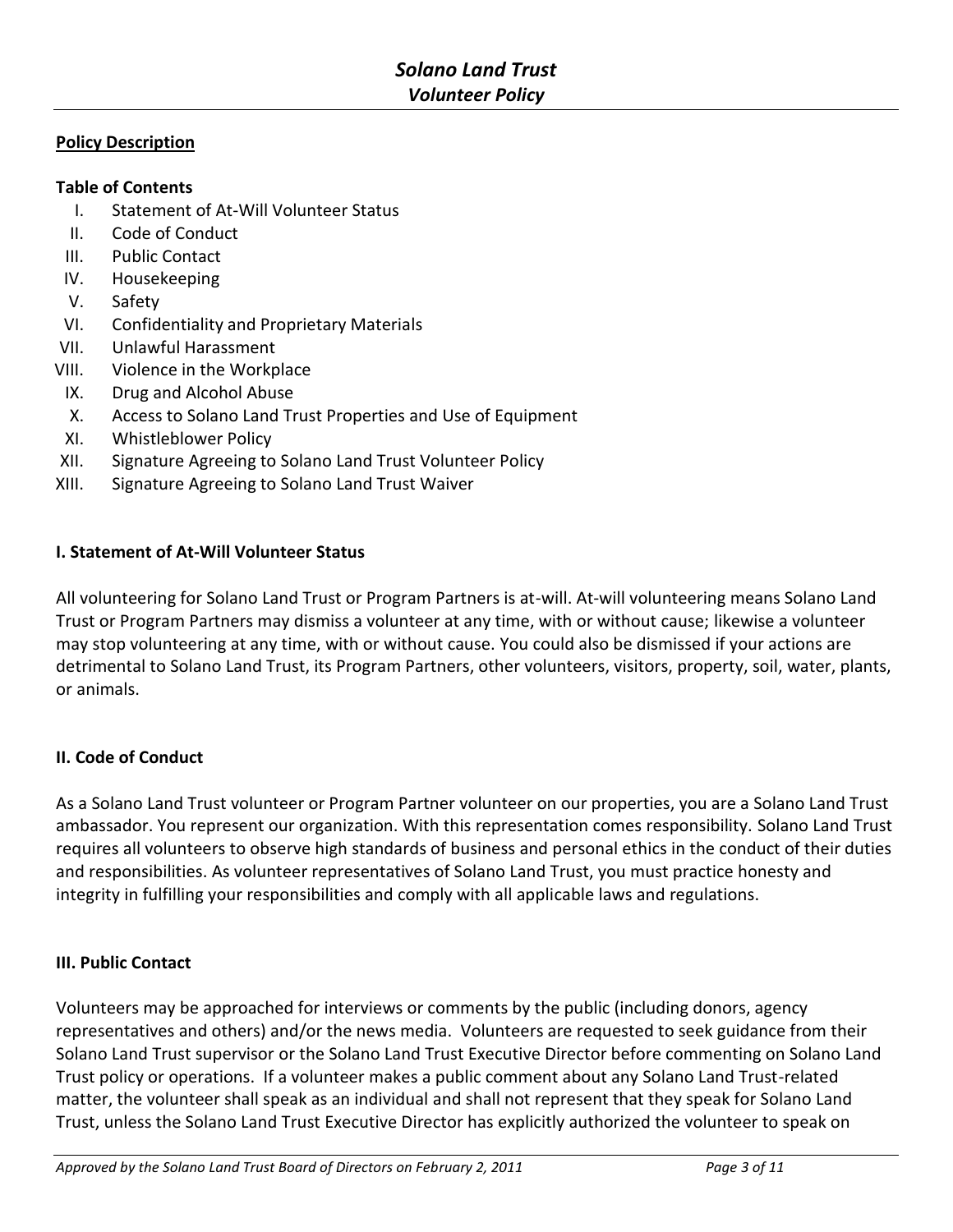# *Solano Land Trust Volunteer Policy*

behalf of Solano Land Trust. If the volunteer should reasonably expect that the person(s) hearing the comment will interpret the volunteer's comments as being on behalf of Solano Land Trust, the volunteer shall explicitly state at the beginning of his/her comments that he/she is speaking as an individual and not on behalf of Solano Land Trust.

# **IV. Housekeeping**

All volunteers are expected to keep their work areas clean and organized. Common areas such as storage rooms, barns, lunch rooms, locker rooms and restrooms should be kept clean by those using them. Please clean up after meals. Dispose of recycling and trash properly.

# **V. Safety**

Solano Land Trust is committed to providing a safe environment for volunteers, Solano Land Trust employees, Solano Land Trust Board members, Program Partners and visitors. Volunteers are expected to participate fully in creating this environment in the office and in the field.

## a. Training:

Solano Land Trust and/or Program Partners may provide, if feasible, annual safety training to volunteers to ensure a safe workplace.

b. Injury and Illness Prevention Plan:

The following constitutes Solano Land Trust's Injury and Illness Prevention plan:

- 1. Follow ergonomic principles in conduct of volunteer work.
- 2. Use safe work practices in lifting and moving heavy objects.
- 3. Take regular breaks for mental and physical health.
- 4. Report any accident (including near misses) or injury to your Solano Land Trust supervisor, the Solano Land Trust Executive Director, or your Program Partner Administrator, detailing time, date, people, equipment and circumstances. Provide pictures if appropriate. Such reports are necessary to comply with applicable law.
- 5. Take any immediate steps to remedy a situation that contributed to an accident or injury.
- 6. Seek medical attention for any volunteer-related accident or injury, as appropriate or directed by your Solano Land Trust supervisor.
- 7. Bring potential safety issues to the attention of your Solano Land Trust supervisor, the Solano Land Trust Executive Director, or your Program Partner Administrator. Reports may also be submitted to the Solano Land Trust Executive Director anonymously. Retaliation or reprisal by Solano Land Trust employees, Solano Land Trust Board members, Program Partners, or other volunteers for reporting safety issues is prohibited.
- 8. In case of fire, volunteers are expected to evacuate offices promptly, checking all rooms to ensure that occupants exit. Assembly for the Solano Land Trust office at 1001 Texas St., Suite C, Fairfield, CA is the parking lot, southeast corner. The Solano Land Trust Executive Director or a designee will account for all volunteers and other visitors on these premises. Assembly for the Rush Ranch nature center is the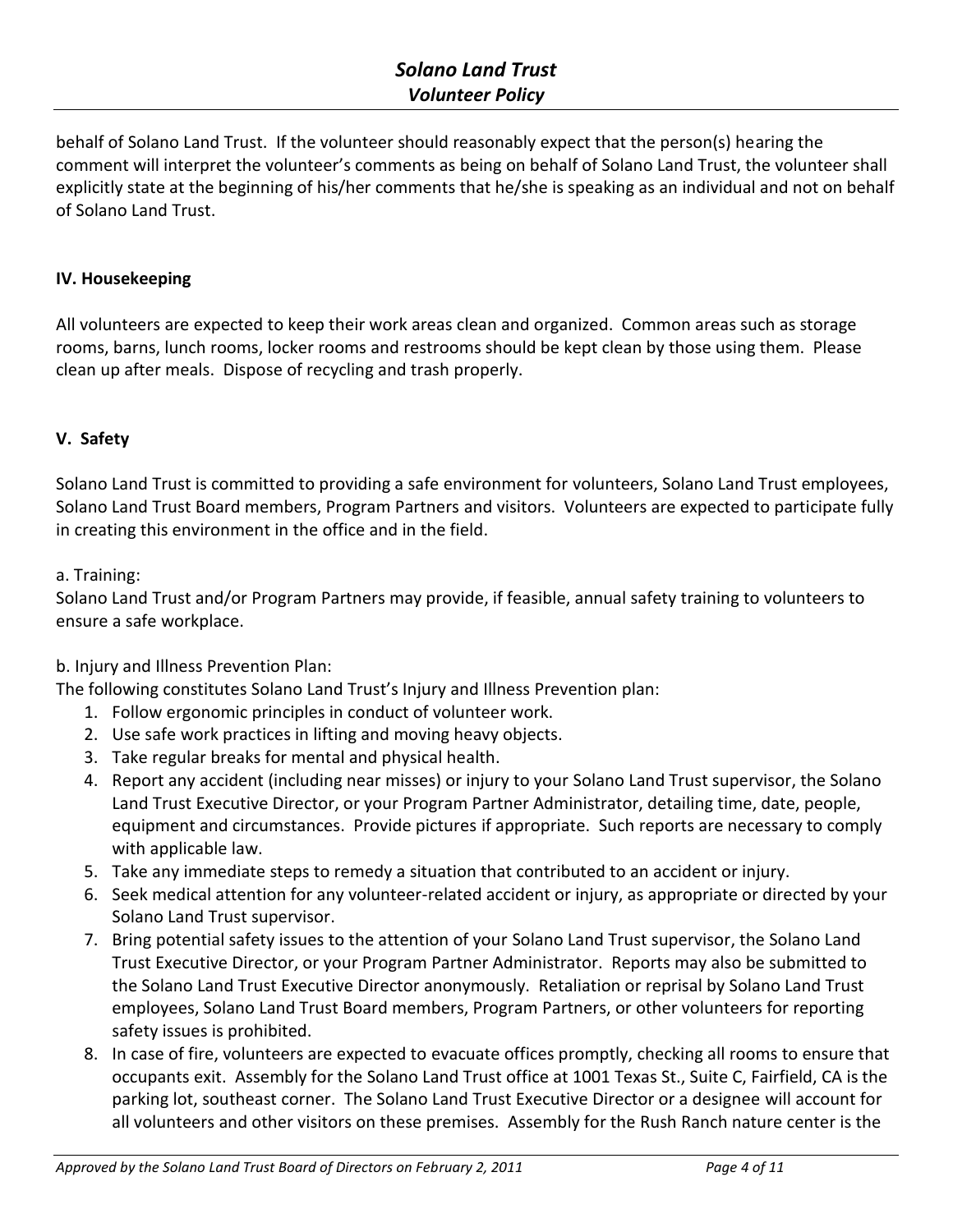vicinity of the Americans with Disabilities Act (ADA) parking space in the courtyard. The Solano Land Trust Land Steward or a designee will account for all volunteers and other visitors on these premises.

- 9. Docents (i.e., walk and hike leaders) will be offered safety training. Docents regularly leading hikes or other activities on Solano Land Trust property will be required to complete this training.
- 10. In case of other emergencies, volunteers are advised to shelter in place, to evacuate, or to return home, as directed by the Solano Land Trust Executive Director or a designee.
- 11. Solano Land Trust is concerned with your personal safety. Please be aware of your surroundings and of unusual circumstances or individuals in the workplace. If you are working late, take particular precaution to visually identify any potential dangers as you leave the workplace. If possible, leave at the same time as someone else to make sure you both get to your vehicles safely.
- 12. If confronted by a person threatening your personal safety, protect yourself and other volunteers above all other considerations. Identify safe places to hide or create barriers and potential routes to flee.
- 13. Call 9-1-1 to report a crime in progress or a crime that has occurred.
- 14. Set the security code on the building if you are the last to leave at night and clear the code if you are the first to enter in the morning or on weekends.
- 15. Lock exterior doors if you are working alone; leave the key in the door to facilitate a speedy exit.
- 16. Solano Land Trust maintains a fire extinguisher in the 1001 Texas St., Suite C, Fairfield, CA office.
- 17. Solano Land Trust maintains fire extinguishers at Rush Ranch in the field steward residence, visiting scientist quarters, field lab, office, and nature center.

# **VI. Confidentiality and Proprietary Materials**

Much of Solano Land Trust's work with landowners is of a private and confidential nature. Volunteers may not use or disclose such confidential information except in their performance of volunteer duties. Information regarding personnel, donors, and landowners may not be disclosed unless explicitly approved for release by the Solano Land Trust Executive Director, or as required by law. If you have any questions, consult your Solano Land Trust supervisor, the Solano Land Trust Executive Director, or your Program Partner Administrator.

# **VII. Unlawful Harassment**

Solano Land Trust is committed to providing a work and recreational environment free of unlawful harassment. Solano Land Trust policy prohibits sexual harassment, and harassment based on pregnancy, childbirth or related medical conditions, race, religious creed, color, national origin or ancestry, physical or mental disability, medical condition, marital status, age, sexual orientation or any other basis protected by federal, state or local law. All such harassment, in addition to being unlawful, is prohibited by this policy. Solano Land Trust's unlawful harassment policy applies to all persons involved in the operation of the organization including volunteers, staff, Board of Directors and Program Partners.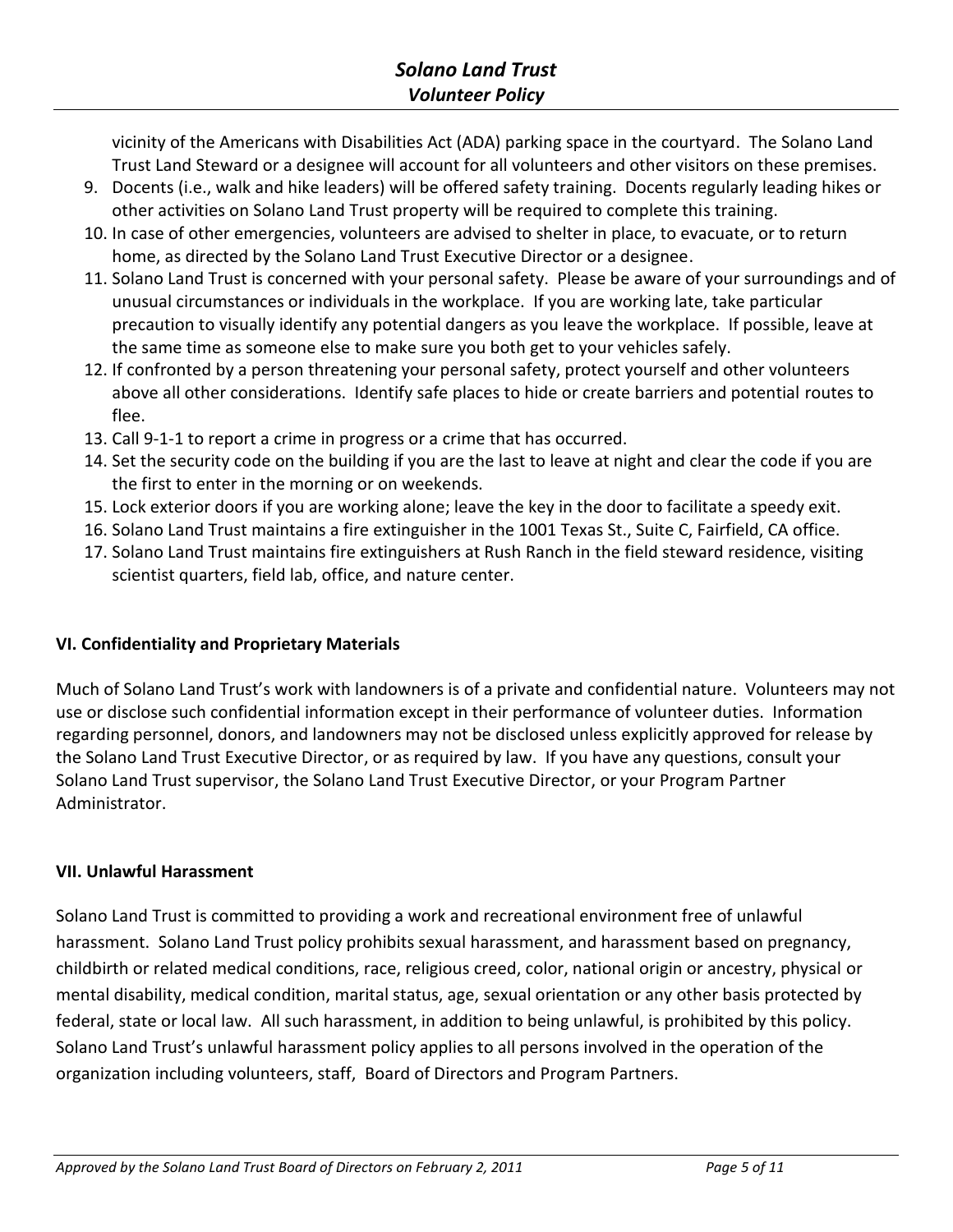# *Solano Land Trust Volunteer Policy*

If you believe that you have been unlawfully harassed, you are encouraged to present a complaint to the Solano Land Trust Executive Director, the Solano Land Trust Board President, or your Program Partner Administrator promptly after the incident. If the Solano Land Trust Executive Director and Solano Land Trust Board President are alleged to be responsible for the unlawful harassment, the complaint may be made to any member of the Solano Land Trust Board of Directors. All complaints will be taken seriously. Complaints in written form are preferred but oral and anonymous complaints will also be handled as thoroughly as the detail of the complaints and circumstances permit. Solano Land Trust encourages all volunteers to report any incidents of harassment forbidden by this policy immediately.

Any volunteer determined by Solano Land Trust to be responsible for unlawful harassment will be subject to appropriate action which may including dismissal.

# **VIII. Violence in the Workplace**

Solano Land Trust is committed to providing a safe work and recreational environment that is free of violence, the threat of violence, or threatening acts. Any violent or threatening conduct of any kind on Solano Land Trust properties or involving Solano Land Trust work or recreation-related activities, whether it is directed against a volunteer, Solano Land Trust employee, Solano Land Trust Board member, Program Partner, or outside party, is prohibited and will not be tolerated. Solano Land Trust seeks to prevent violence before it begins and reserves the right to address behavior that suggests a propensity toward violence before the behavior escalates.

9-1-1 shall be called immediately in any emergency. Furthermore, any volunteer who is the victim of any violent, threatening or harassing conduct, any witness to such conduct, or anyone receiving a report of such conduct shall immediately report the incident to their Solano Land Trust supervisor. If the Solano Land Trust supervisor is not available or the volunteer believes it would be inappropriate to contact that person, the volunteer should immediately contact the Solano Land Trust Executive Director or the Program Partner Administrator.

# **IX. Drug and Alcohol Abuse**

Use of alcohol, illegal drugs or controlled substances can adversely affect a volunteer's work performance, efficiency, safety and health and therefore seriously impair the volunteer's value to Solano Land Trust. In addition, the use or possession of these substances while volunteering constitutes a potential danger to the welfare and safety of employees, other volunteers, and/or visitors and exposes Solano Land Trust to the risks of property loss or damage, or injury to other persons.

Similarly, the misuse of prescription drugs and/or over the counter drugs also may affect a volunteer's performance and seriously impair the volunteer's value and safety. Any volunteer who is using prescription or over-the-counter drugs that may impair the volunteer's ability to perform a certain activity safely, or may affect the safety or well-being of others, must notify a Solano Land Trust supervisor of such use immediately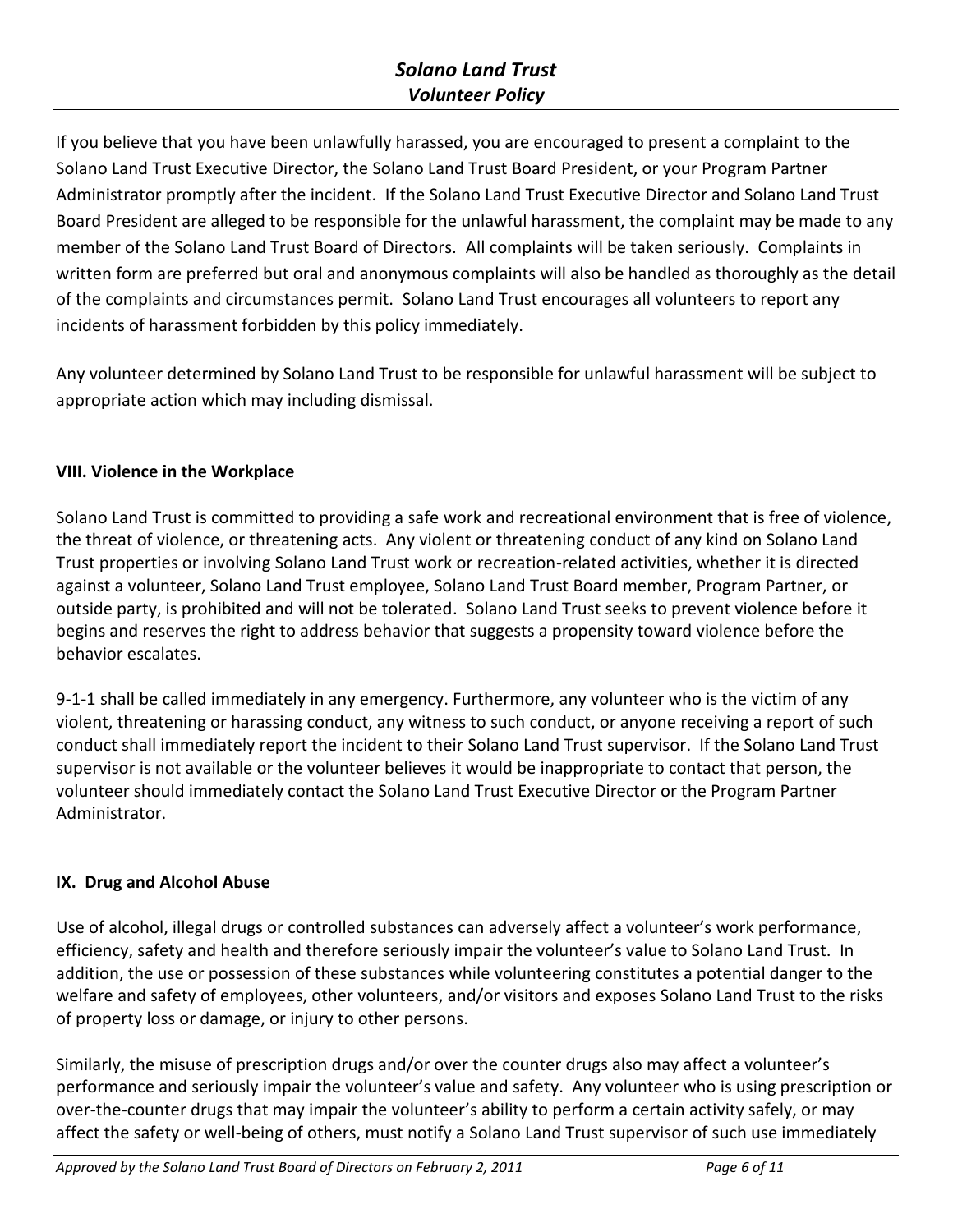before starting or resuming volunteering (e.g. while using Solano Land Trust equipment, leading long hikes, etc).

The following are among the activities prohibited:

- 1. Driving a Solano Land Trust or Program Partner vehicle while under the influence of alcohol, illegal drugs or controlled substances.
- 2. Driving a personal vehicle on Solano Land Trust business, or Program Partner business on Solano Land Trust properties, while under the influence of alcohol, illegal drugs, or controlled substances.
- 3. Distribution, sale or purchase of an illegal or controlled substance while on Solano Land Trust properties.
- 4. Possession or use of an illegal drug or controlled substance, or being under the influence of an illegal drug or controlled substance, while volunteering.
- 5. Having a measurable amount of any illegal drug or controlled substance in your system while volunteering.
- 6. Abuse of any legal drug while in a volunteer capacity for Solano Land Trust, meaning the use of any legal drug (a) for a purpose other than the purpose for which it was prescribed or manufactured; or (b) in a quantity, frequency, or manner that is contrary to the instructions or recommendations of the prescribing physician or manufacturer.

# **X. Access to Solano Land Trust Properties and Use of Equipment**

Volunteers must follow all Solano Land Trust property rules (e.g., smoking and dog policies).

Volunteers must adhere to Solano Land Trust and Program Partner practices and agreements regarding access to property and use of equipment.

Codes and lock combinations are private and confidential. Codes, lock combinations, and keys, if provided, are to be used solely with Solano Land Trust or Program Partner permission. If you are entrusted with codes, lock combinations, or keys, you are not to disclose nor share them with anyone else. If you wish to access a Solano Land Trust property while it is closed to the public, obtain permission in advance and immediately lock gates behind you.

Tools, vehicles, and cell phones, if provided, are to be used solely for Solano Land Trust and approved Program Partner work. Volunteers are expected to use a high level of consideration in caring for, operating, and safeguarding tools, vehicles and cell phones assigned to them.

In addition, Solano Land Trust's computers, software, and network facilities are valuable organizational assets, purchased to improve communications, financial and accounting functions, and data management. They are to be used for Solano Land Trust business only. Volunteers should have no expectation of privacy in the contents of these electronic resources. Solano Land Trust reserves the right for the Solano Land Trust Executive Director or a designee to access, review and disclose all documents on the computer system, with or without notice or volunteer consent. Support for activities conducted by volunteers doing education or work on Solano Land Trust properties is a legitimate use of our computers. Volunteers should consult their Solano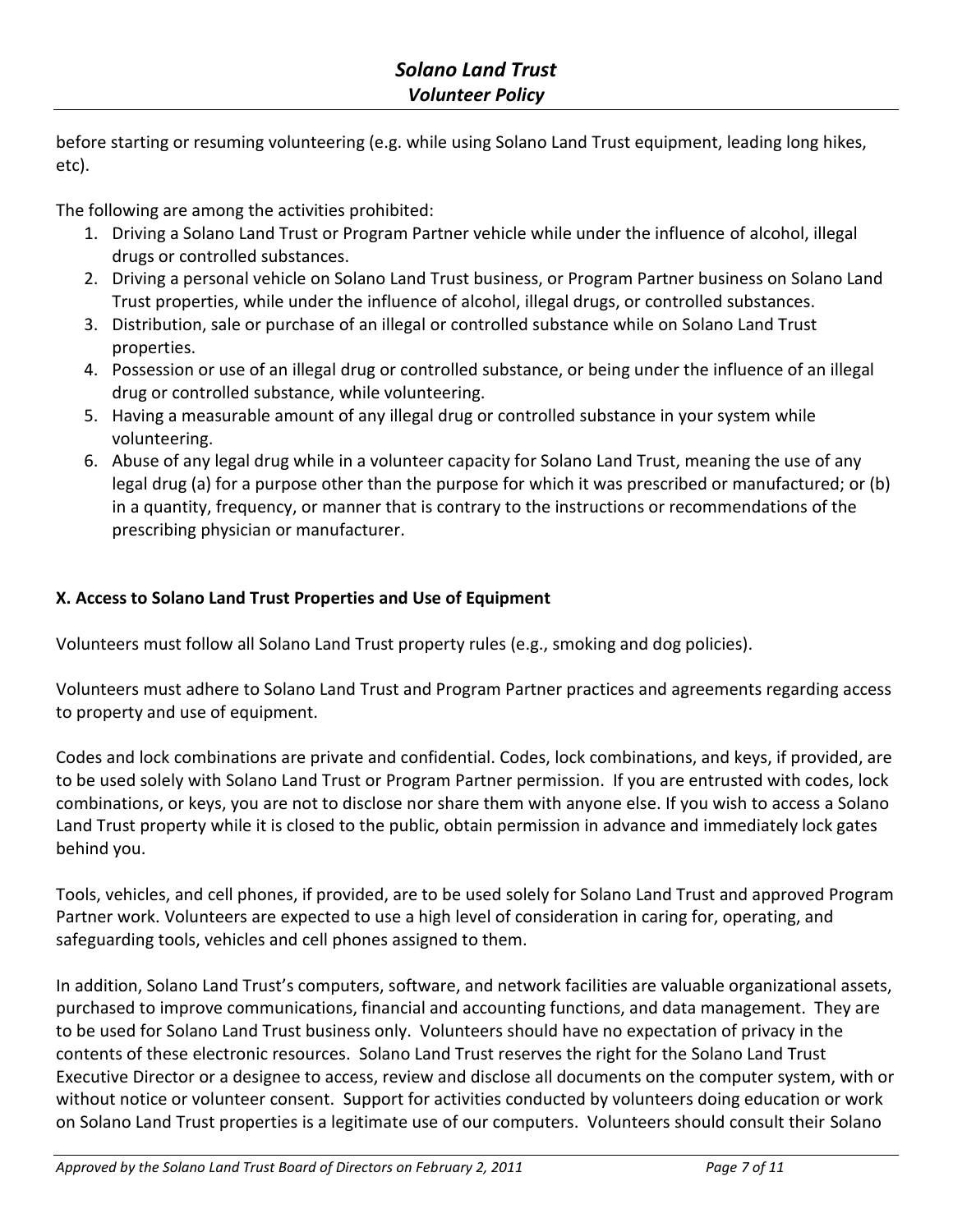Land Trust supervisor, the Solano Land Trust Executive Director, or their Program Partner Administrator if a question arises regarding appropriate use.

## **XI.Whistleblower Policy**

Set forth below is Solano Land Trust's policy with respect to reporting good-faith concerns about the legality or propriety of Solano Land Trust actions or plans.

a. Reporting of Concerns or Complaints:

It is the responsibility of all volunteers to comply with Solano Land Trust's Code of Conduct and applicable law and to report violations or suspected violations in accordance with this Whistleblower Policy.

## b. Confidentiality:

Solano Land Trust will treat all communications under this policy in a confidential manner, except to the extent necessary (1) to conduct a complete and fair investigation, or (2) for review of Solano Land Trust operations by Solano Land Trust's Board of Directors, its Executive Committee, Solano Land Trust's independent public accountants, and Solano Land Trust's legal counsel.

c. How to Report Concerns or Complaints:

Volunteers may communicate suspected violations of Solano Land Trust's Code of Conduct, applicable law, or other wrongdoing or alleged retaliation by contacting Solano Land Trust's Executive Director. If you wish to remain anonymous, it is not necessary that you give your name or position in any notification.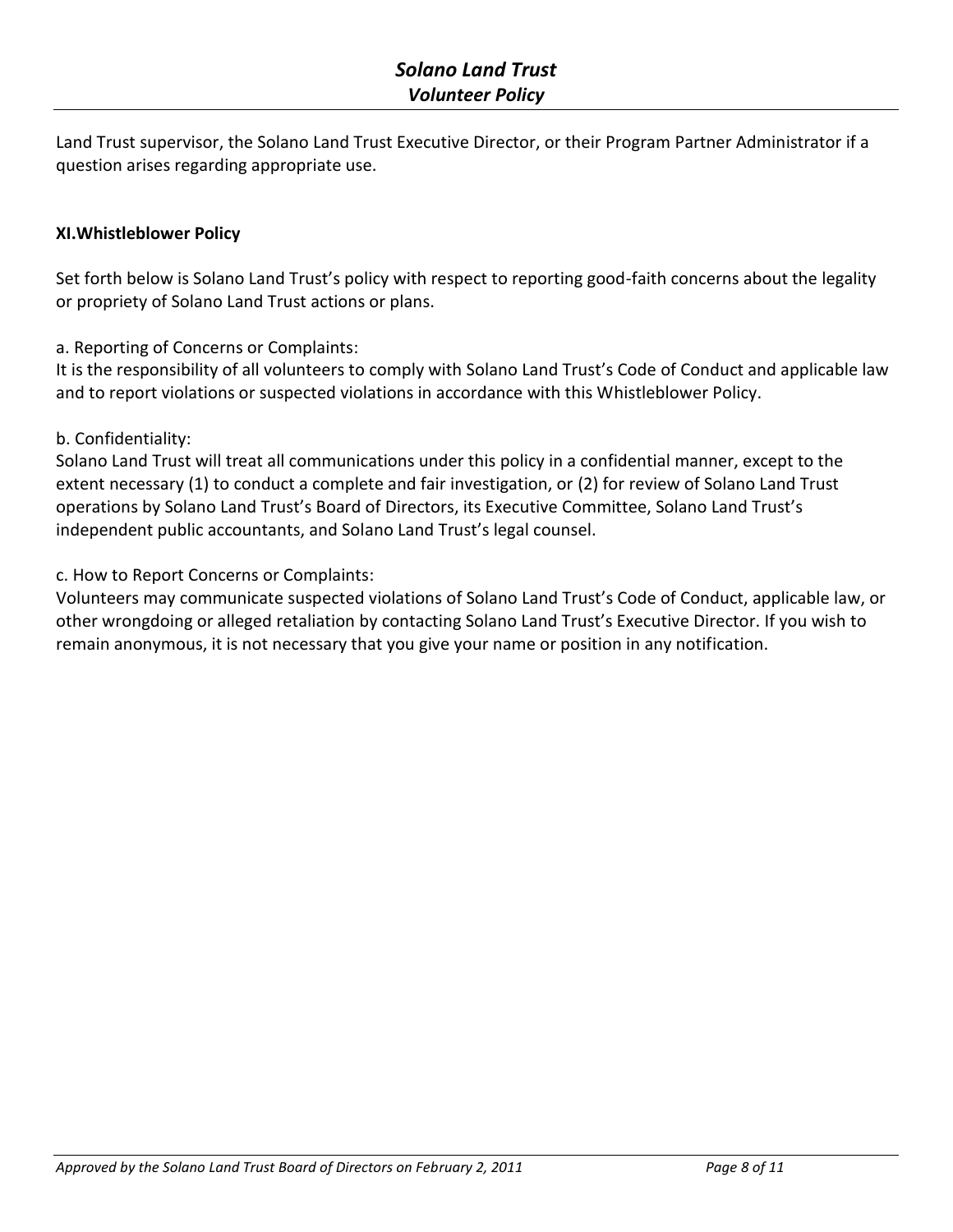# **XII. Signature Agreeing to Solano Land Trust Volunteer Policy**

This Volunteer Policy contains important information concerning my volunteering with Solano Land Trust and/or Program Partners on Solano Land Trust properties. The Solano Land Trust Executive Director and/or my Program Partner Administrator are the persons I should consult if I have any questions not answered by the Volunteer Policy.

I understand that my volunteering with Solano Land Trust and/or Program Partners is by mutual consent, is not a compensated position, and that Solano Land Trust, Program Partners, or I may, at any time, end the volunteer duties at will, with or without cause and with or without advance notice.

I acknowledge that I have received and read the Volunteer Policy, and that it is my responsibility to understand the Volunteer Policy and to read and understand any future revisions. I also acknowledge that Solano Land Trust has provided the Volunteer Policy for information purposes to provide me with an understanding of Solano Land Trust policies and that it is not intended to create any contractual rights, benefits or obligations.

| Signature of Volunteer                 | Date                                                                                           |
|----------------------------------------|------------------------------------------------------------------------------------------------|
| Name of Volunteer (print)              | Preferred email of Volunteer                                                                   |
| Preferred phone number(s) of Volunteer |                                                                                                |
|                                        | Preferred mailing address of Volunteer (include Street or P.O. Box, City, State, and Zip Code) |

\_\_\_\_\_\_\_\_\_\_\_\_\_\_\_\_\_\_\_\_\_\_\_\_\_\_\_\_\_\_\_\_\_\_\_\_\_\_\_\_\_\_\_\_\_\_\_\_\_\_\_\_\_\_\_\_\_\_\_\_\_\_\_\_\_\_\_\_\_\_\_\_\_\_\_\_\_\_\_\_\_\_\_\_\_\_\_\_\_\_ In case of emergency: Name and phone number(s) of a trusted relative or friend of the Volunteer

*This page must be signed and returned to the Solano Land Trust Executive Director, Program Partner Administrator, or designee prior to actively being involved in any Solano Land Trust or Program Partner volunteer program.*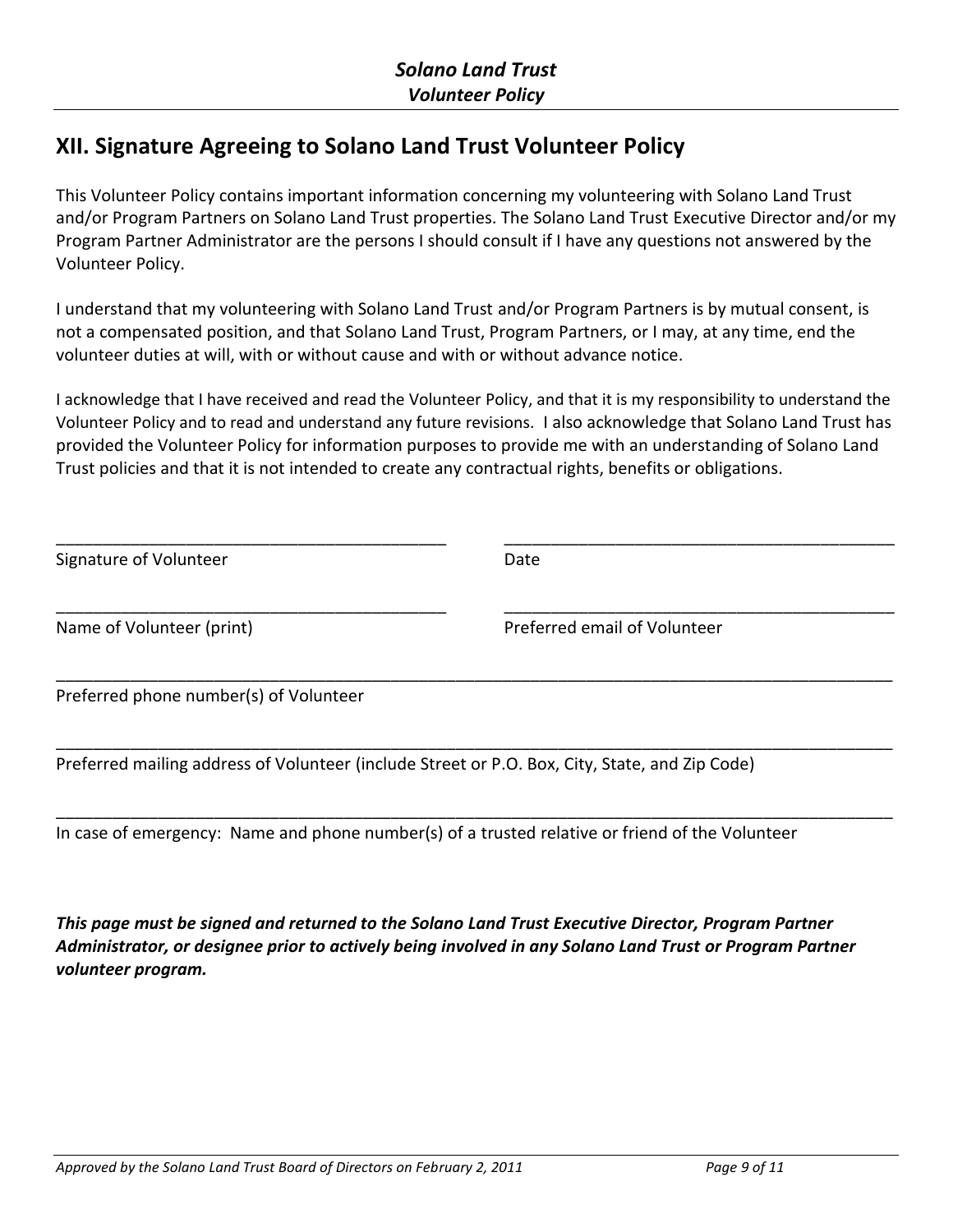# **XIII. Signature Agreeing to Solano Land Trust Liability Waiver**

**By signing below, I agree to the following:** I am aware that my involvement as a Solano Land Trust (SLT) or SLT Program Partner volunteer and transportation to/from volunteering presents certain risks to me, including but not limited to bodily injury, illness, death, loss or damage to my personal property, and/or other safety-related dangers. I further understand that activities involving open space, working ranches, natural lands, hiking, horse-related activities, and boating present inherent risks, including but not limited to variable weather, uneven ground, hill slopes, falling rocks, fences, potentially hazardous historic structures, power systems, wells and water systems, natural or man-made water features, potentially hazardous livestock, potentially hazardous wildlife (including insects such as ticks, wasps, and bees, and plants including poison oak, thorns, thistles, and mushrooms), getting lost, and absence of medical attention.

I certify that I am voluntarily participating as a volunteer and I voluntarily assume all risks, consequences, and potential liability for this participation. I hereby **WAIVE, DISCHARGE AND RELEASE FROM LIABILITY** SLT, SLT's Program Partners (Access Adventure, Jepson Prairie Docents, Rush Ranch Educational Council, San Francisco Bay National Estuarine Research Reserve, Solano County, and the University of California Natural Reserve System) and their respective employees, Board of Directors, members, instructors, volunteers, and their representatives and assigns, from **any and all liability**, claims, causes of action, debts, and demands that may arise from my participation. In the case of my injury, accident, illness, or inability to complete this activity, I understand that I will bear the full cost of any additional transportation or evacuation procedures performed by SLT or SLT's Program Partners. I understand and intend that this assumption of risk and release is binding on my heirs, executors, administrators and assigns.

Unless I opt out below, I hereby consent to and authorize the use and reproduction, in print or electronic format, by SLT and SLT's Program Partners of any and all photographs and videos of me, or my child, which have been taken during this activity for any publicity purpose, without compensation. All images and footage – electronic, negatives and positives, together with the prints – are owned by SLT.

| Signature of Volunteer                                                | Volunteers who are under the age of 18 must have a Parent<br>or Legal Guardian fill out this section.                                         |
|-----------------------------------------------------------------------|-----------------------------------------------------------------------------------------------------------------------------------------------|
| Name of Volunteer (print)                                             | By signing below, I give permission for my child to volunteer<br>for Solano Land Trust and I agree to the Solano Land Waiver<br>for my child. |
| Date                                                                  | Signature of Parent or Legal Guardian                                                                                                         |
| Option to OPT OUT of photos and videos:<br>By circling this sentence, | Name of Parent or Legal Guardian (print)                                                                                                      |
| I OPT OUT of the consent to use photos and videos.                    | Phone of Parent or Legal Guardian                                                                                                             |
|                                                                       | Street Address, City & Zip Code of Parent or Legal Guardian                                                                                   |

*This page must be signed and returned to the Solano Land Trust Executive Director, Program Partner Administrator, or designee prior to actively being involved in any Solano Land Trust or Program Partner volunteer program.*